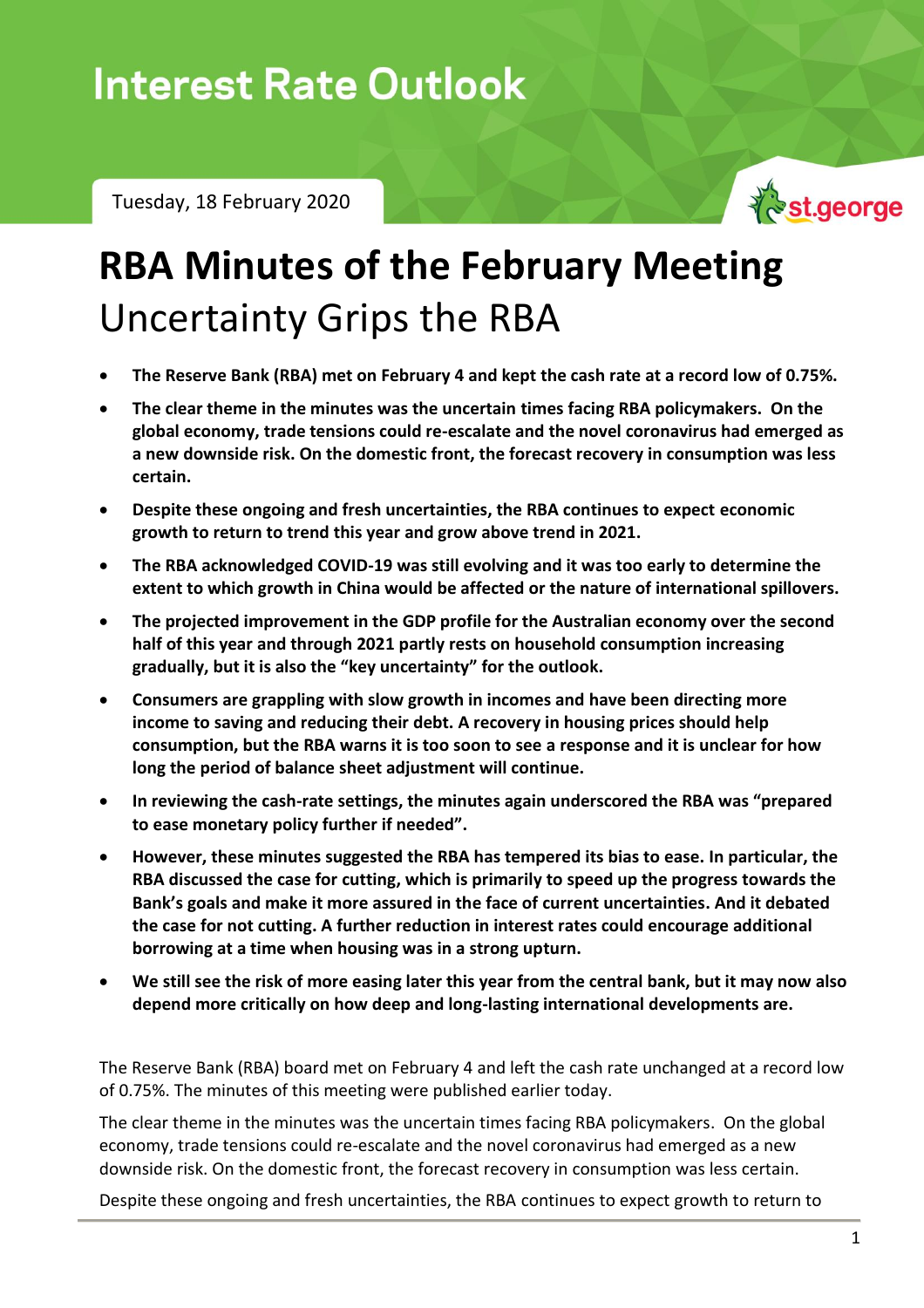trend this year and grow above trend in 2021. The RBA reiterated its growth forecasts, published in the recent Statement on Monetary Policy. Growth for this year and next year is slated for 2.75% and 3.0%, respectively. These forecasts are in our opinion too optimistic and will be a challenge to achieve. In comparison, our own forecasts for growth are 1.9% this year, followed by 2.7% next year.

The RBA conceded economic growth was likely to be weaker in the near term compared with their expectations three months ago, partly due to the impact of the bushfires and the COVID-19 outbreak.

The RBA in its minutes also explored the situation with COVID-19. It noted COVID-19 was still evolving and it was too early to determine the extent to which growth in China would be affected or the nature of international spillovers. The RBA further added that previous outbreaks of new viruses had significant but short-lived negative effects on growth in the economies at the centre of the outbreak, but it was difficult to know how representative these earlier episodes are. The indirect effects on activity from the bushfires and the COVID-19 outbreak were also "difficult to assess".

Compared with SARS in 2003, China now accounts for a much larger share of the global economy and is more closely integrated, including with Australia.

COVID-19 is a downside risk to the global economy. Throughout last year, US-China trade tensions were a key downside risk to the world outlook. The progress in addressing the US-China trade and technology disputes had alleviated an important downside risk to global growth, but the RBA pointed out that the nature of the "phase one" deal and the potential for tensions to re-escalate meant the risk had not been eliminated.

The projected improvement in the GDP profile for the Australian economy over the second half of this year and through 2021 relies on an increase in mining investment and a turnaround in dwelling investment. Growth in household consumption was also expected to increase gradually, but this expectation appears plagued by uncertainty. Indeed, the RBA continued to characterise the forecast recovery in consumption as the "key uncertainty" for the outlook.

Consumers are grappling with slow growth in incomes and recent data has revealed that consumers are directing more income to saving and reducing their debt. The RBA's forecast for a gradual pick up in consumption rests on moderate growth in household disposable income and the recovery in housing prices. But the RBA warned it was too soon to see the response of the rebound in housing prices in household spending. And, moreover, it was unclear for how long the period of balance sheet adjustment would continue.

On housing, leading indicators suggested a recovery in dwelling investment is in sight for the end of this year. Contacts in the RBA's business liaison program had reported an increase in sales of new homes and greenfield land in recent months.

The RBA's business liaison program also indicated that mining investment was passing through a trough. Non-mining investment was expected to be subdued in the near term, but then to rise modestly, consistent with the expected pick up in domestic activity.

Whilst the RBA has left its growth forecasts unchanged recently, the same brush was not applied to the labour market. The minutes note the RBA's forecast of employment growth had been revised downwards for the first half of 2020, but the unemployment rate was expected to stay in the 5-5.25% range for some time. A decline to around 4.75% in 2021 was also flagged.

Meanwhile, inflationary pressures remain subdued. The risks around the soggy wage and price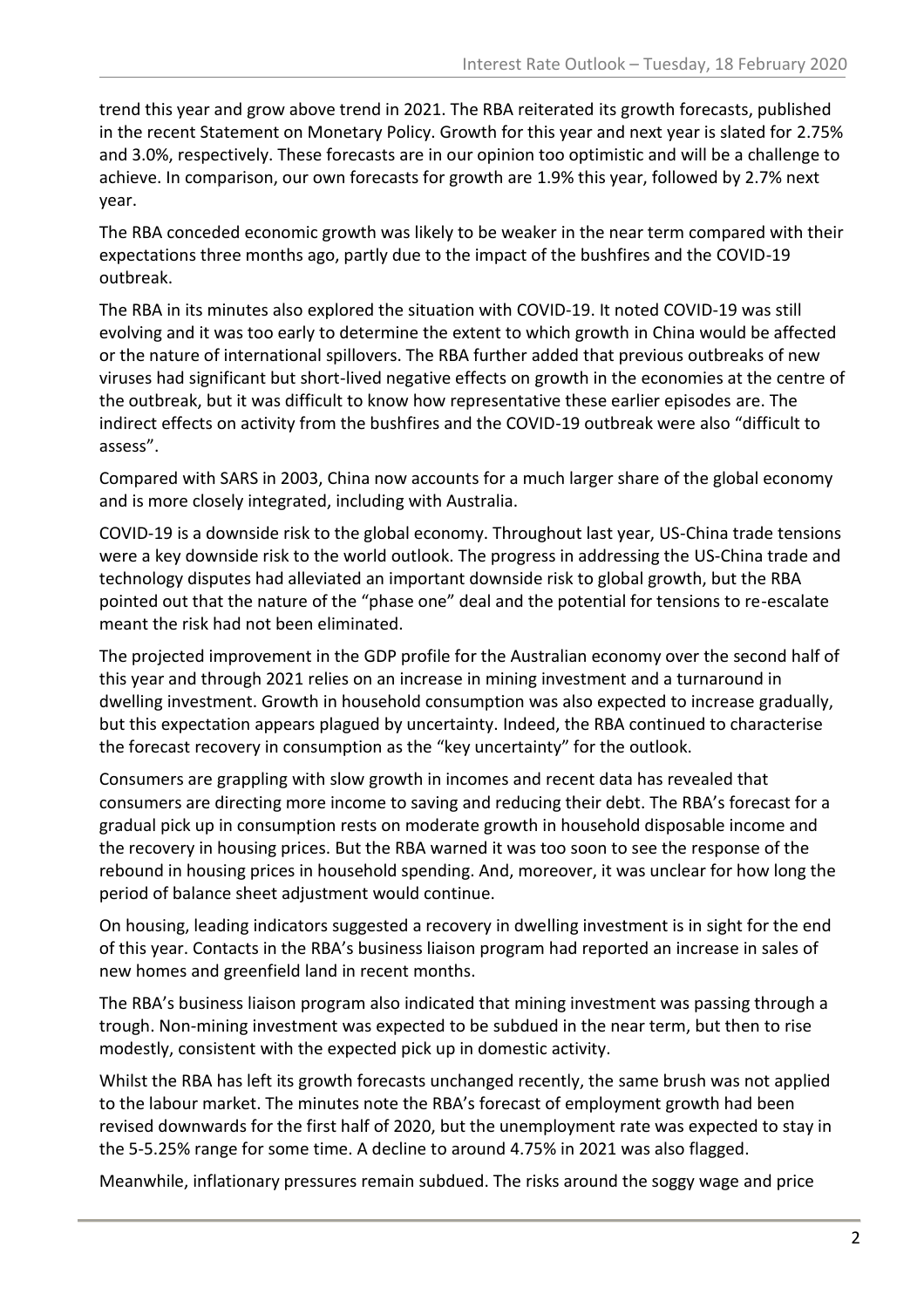inflation forecasts were evenly balanced.

In reviewing the cash-rate settings, the minutes again underscored the RBA was "prepared to ease monetary policy further if needed". However, these minutes suggested the RBA was more torn

with keeping a bias to ease. In particular, the RBA discussed the case for cutting, which is primarily to speed up the progress towards the Bank's goals and make it more assured in the face of current uncertainties. And it debated the case for not cutting. A further reduction in interest rates could encourage additional borrowing at a time when housing was in a strong upturn.

We still see the risk of more easing later this year from the central bank, but it may now also depend more critically on how deep and long-lasting international developments are.

Interest-rate markets are currently fully pricing one more rate cut from the RBA this year, of 25 basis points.



**Besa Deda, Chief Economist** Ph: 02-8254-3251